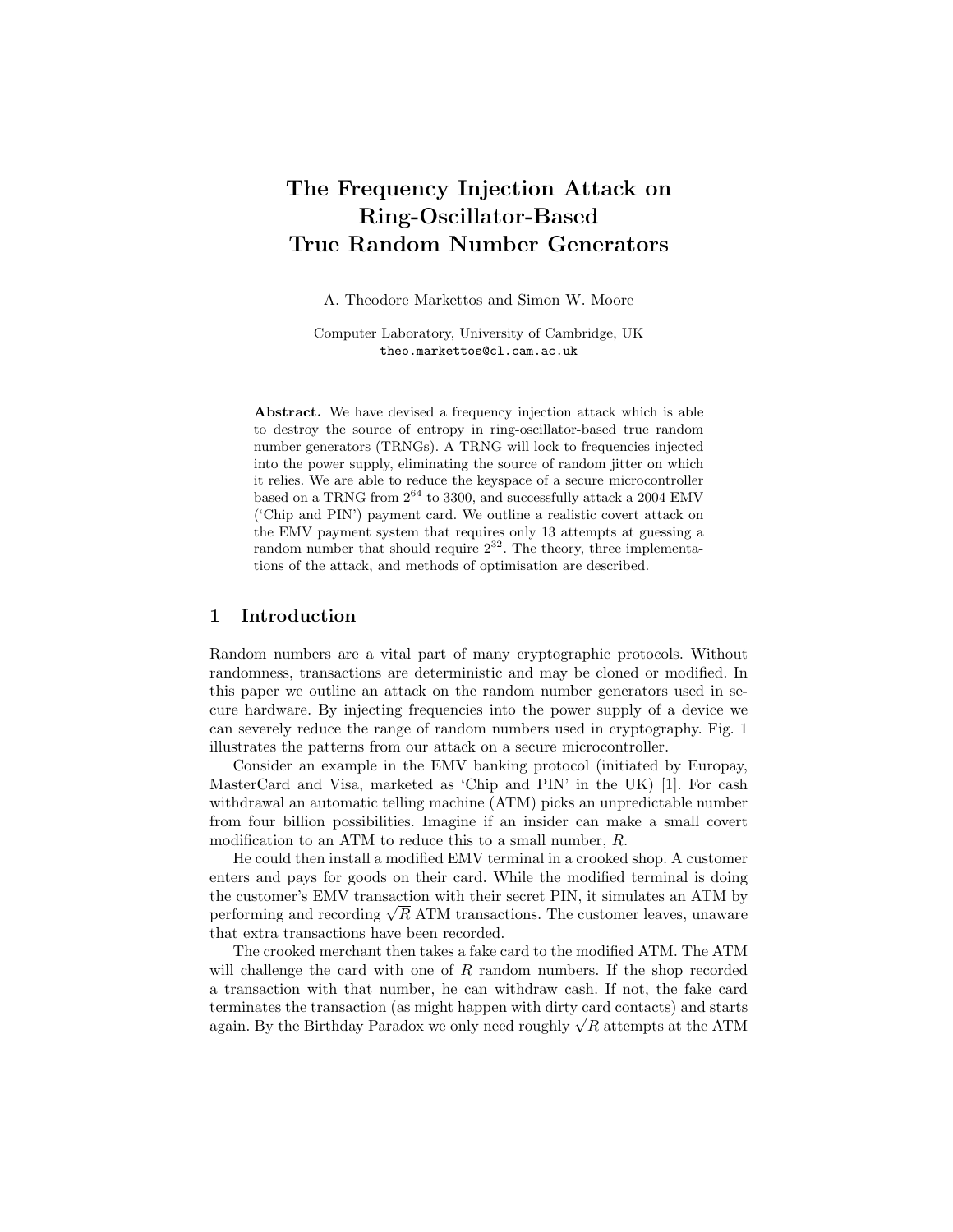

Fig. 1. TRNG bitstream from secure microcontroller with frequency injection, raster scanning left-to-right then top-to-bottom. Bit-widths chosen to illustrate sequences found. Recording into SRAM of 28KB of sequential random bytes at maximum rate, later replayed through the serial port as a hexadecimal string.

before, at least, a 50% chance of success. The customer has no defence: both their card and PIN were used in the transaction, just not at the time they expected.

In this attack we have reduced the ability of a microcontroller known to be used in ATMs to produce 4 billion  $(2^{32})$  random numbers, to just  $225 \ ( $2^8$ )$ (illustrated in Fig. 1). For more than a 50% chance of a successful attack we only need to record 13 transactions in the shop and try 13 transactions at the ATM. Our attack is based on injecting signals into the power supply of a smartcard or secure microcontroller. It is made possible by adding a small number of extra components costing tens of dollars.

# 2 Random Number Generation

A true random number generator (TRNG) must satisfy two properties: uniform statistics and contain a source of entropy. Non-uniform statistics might enable the attacker to guess common values or sequences. Entropy comprises a source of uncertainty in a normally predictable digital system. Failure of these properties in even subtle ways leads to weaknesses in cryptographic systems ([2], [3]).

A common implementation of a TRNG is provided by comparing free-running oscillators. These are designed to be sensitive to thermal, shot or other types of random noise, and present it as timing variations. Such timing variations can be measured by a digital system, and the entropy collected. An oscillator that is easy to fabricate on a CMOS digital integrated circuit is the ring oscillator (see Fig. 2), which is used in many TRNG designs.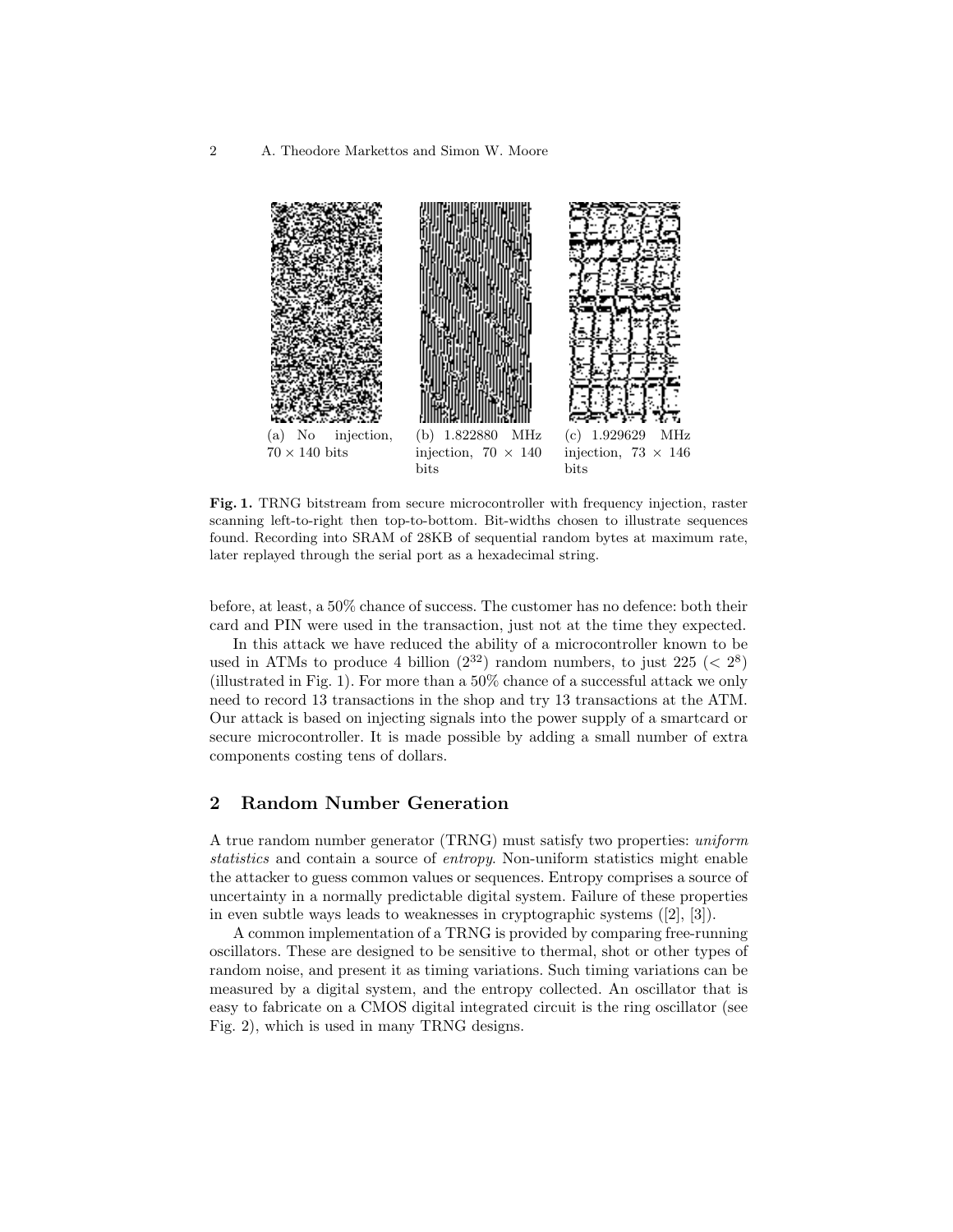Practical TRNG sources are typically whitened by post-processing before cryptographic use, to ensure uniform statistics. Typically whitening functions include calculating the remainder of a polynomial division using a linear-feedback shift register (LFSR), or hash functions. If the entropy source is removed, TRNG outputs revert to a repeating sequence from the whitening function.

In this paper we examine the operation of the ring oscillator, and explain how the principle of injection locking may be used by an attacker to take control of this entropy source.



Fig. 2. Outline of the basic ring oscillator TRNG.

### 3 Theory

### 3.1 Ring Oscillator TRNG Operation

Hajimiri et al. [4] give the frequency of a single-ended<sup>1</sup> CMOS ring oscillator formed from  $N$  inverters with equal-length NMOS and PMOS transistors to be:

$$
f_0 \equiv \frac{\omega_0}{2\pi} \approx \frac{\mu_{\text{eff}} W_{\text{eff}} C_{\text{ox}} (\frac{V_{\text{DD}}}{2} - V_{\text{T}})}{8\eta N L q_{\text{max}}} \tag{1}
$$

This relates the fundamental frequency  $f_0$  to the gate-oxide capacitance per unit area  $C_{\text{ox}}$ , transistor length L, power supply voltage  $V_{\text{DD}}$ , gate threshold voltage  $V_T$  and proportionality constant  $\eta \approx 1$ .  $q_{\text{max}}$  is the amount of charge a node receives during one switching period. We consider both NMOS and PMOS transistors together, giving effective permeability  $\mu$  and transistor width  $W$ :

$$
W_{\text{eff}} = W_{\text{n}} + W_{\text{p}} \tag{2}
$$

$$
\mu_{\text{eff}} = \frac{\mu_{\text{n}} W_{\text{n}} + \mu_{\text{p}} W_{\text{p}}}{W_{\text{n}} + W_{\text{p}}}
$$
\n(3)

These are all physical constants determined in the construction of the oscillator. A ring oscillator with no other effects would be completely predictable.

 $1$  In a *single-ended* ring the connection between each node is a single unbalanced signal, as opposed to a differential ring, in which each connection is a balanced pair.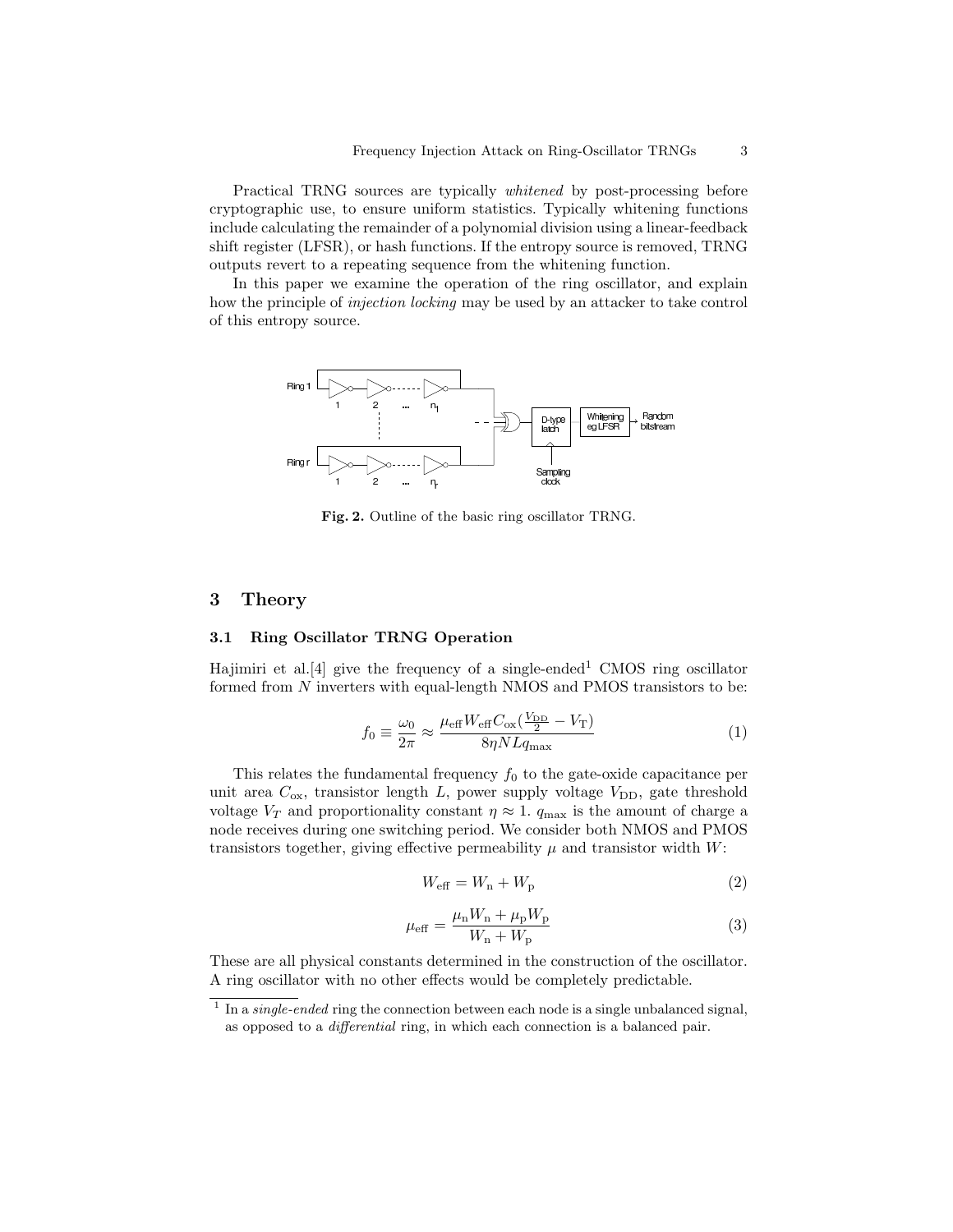Oscillators do not have a perfectly stable output. In the time domain, random noise means they sometimes transition before or after the expected switching time. In the frequency domain this implies small random fluctuations in the phase of the wave, slightly spreading its spectrum. This same effect is referred to as *jitter* in the time domain and as *phase noise* in the frequency domain. These are both cumulative over time (seen in Fig. 3).



Fig. 3. Jitter in the time domain causes increasing uncertainty in the timing of transitions.

In a single-ended ring oscillator, a time  $\Delta t$  after the starting, Hajimiri derives that the jitter due to thermal noise will have a standard deviation:

$$
\sigma_{\Delta t} \approx \sqrt{\frac{8}{3\eta}} \sqrt{\frac{kT}{P} \frac{V_{\text{DD}}}{V_{\text{char}}}}
$$
(4)

where  $P$  is the power consumption and  $kT$  the Boltzmann constant multiplied by temperature.  $V_{\text{char}}$  is the characteristic voltage across a MOSFET – in the long-channel mode it is  $\frac{2}{3}((V_{DD}/2) - V_T)$ .

This is equivalently written as a phase noise spectrum:

$$
L\{\omega\} \approx \frac{8}{3\eta} \frac{kT}{P} \frac{V_{\text{DD}}}{V_{\text{char}}} \frac{\omega_0^2}{\omega^2}
$$
 (5)

where  $\omega_0$  is the natural angular frequency of the oscillator and variable  $\omega$  is some deviation from it (ie  $\omega = 0$  at  $\omega_0$ ).

In a TRNG based on ring oscillators jitter is converted into entropy by measuring the timing of transitions: jitter causes the exact timing to be unpredictable. There are two main ways to construct such a TRNG: relatively prime ring lengths ([5] and several patents) and identical ring lengths [6]. Both employ a topology based on that of Fig. 2. The combined signals from the rings are sampled at some uncorrelated frequency, producing a stream of bits, which is then whitened before cryptographic use.

In the identical rings context, we have two or more rings running at the same frequency. Entropy is wasted when jitter from one transition overlaps jitter from another since only one transition is measured. Sunar et al.[6] extends this to tens or hundreds of rings to increase the probability that at time  $t$  there will be a ring  $R$  that does not transition. Cumulative jitter is measured as the phase drift between each ring.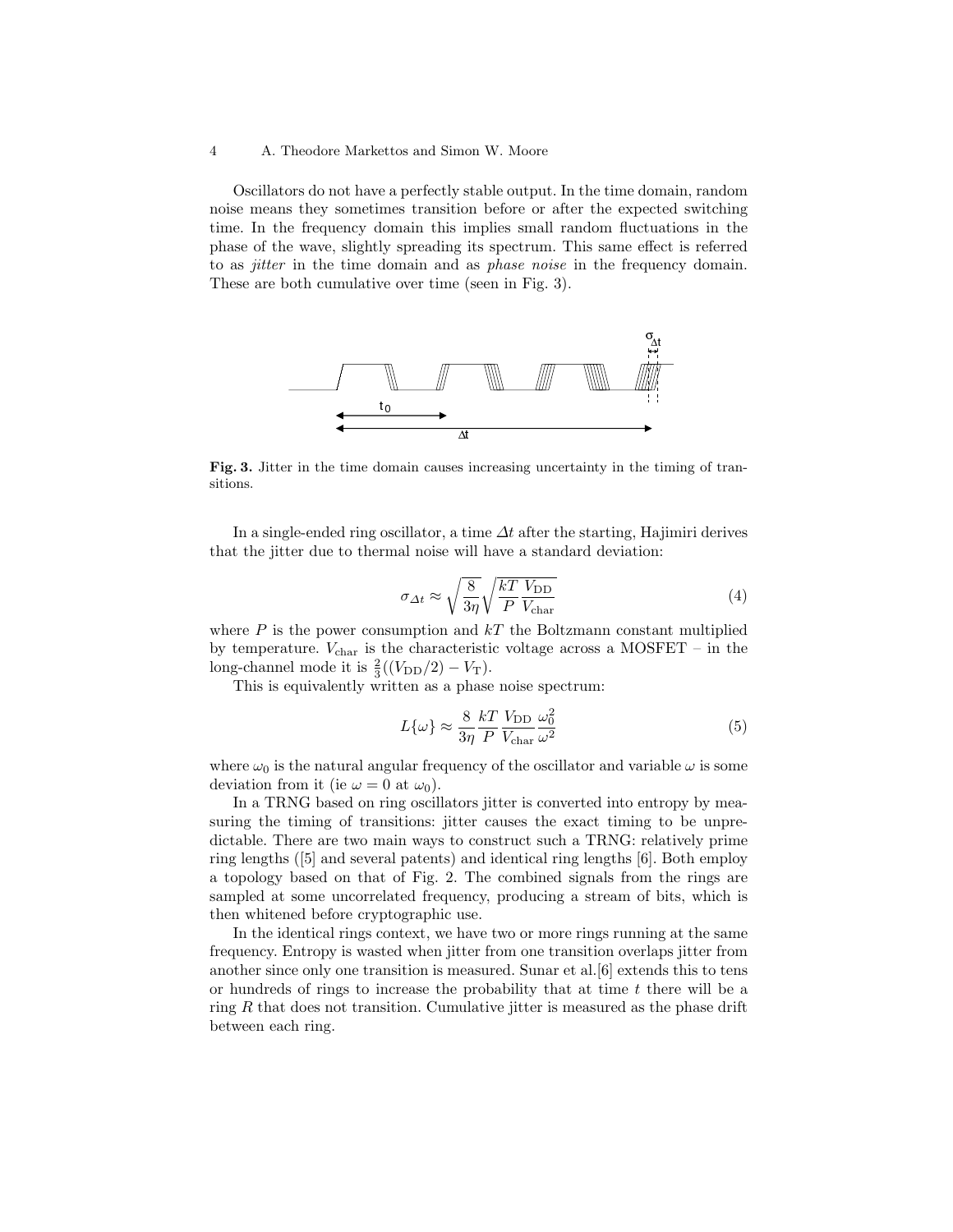With relatively prime rings, the outputs slide past each other, minimising the likelihood of two rings transitioning together. Transition timing is based on a prime factor and the integral of past jitter. Sunar points out that fabrication of relatively prime rings to produce more concentrated entropy is expensive. In our experimental work we concentrate on relatively prime rings, since, we suggest, these are more difficult to lock to an input frequency (or frequencies). For identical rings it should be much simpler.

### 3.2 Frequency Injection Attacks

Bak [7] describes how a dynamical system will, at certain frequencies, resonate, and, at others, be chaotic. A resonator, such as a pendulum, with natural frequency m, will lock when driven by any frequency n forming a rational  $m/n$ . Adler  $[8]$  describes the conditions for lock as applied to a vacuum tube LC electronic oscillator. This effect is known as injection locking.

Our attack constitutes injecting a signal of frequency  $f_i \equiv \omega_i/2\pi$  and magnitude  $V_i$  into the ring oscillators, causing them to lock to the injected frequency. Locking is a steady state: at lock the relative phase  $\phi$  between the two oscillators is constant, so  $d\phi/dt = 0$ . Once lock has been achieved, the ring's natural frequency is irrelevant; jitter in the injecting signal will be received equally by all the rings, impairing any TRNG that compares jitter between oscillators.

Mesgarzadeh and Alvandpour [9] analyse this for a three-ring CMOS oscillator deliberately made asymmetric by the forcing input being an additional gate overdriving one signal. They prove Adler's work also applies to their ring oscillator. Rearranging their condition for lock in Adler's form, we have:

$$
2Q\left|\left(\frac{\omega_i}{\omega_0} - 1\right)\right| < \frac{V_i}{V_0} \tag{6}
$$

where  $V_0$  is the amplitude of the oscillator at its natural frequency and Q is its quality factor, a measure of the damping of the oscillator. From our experiments, Fig. 4 shows the difference between rings sliding past each other and in lock.

To achieve injection locking, we must ensure our interference can reach the ring oscillators in a secure circuit. In this paper we achieve it by coupling the injection frequency on to the power supply of the device.

The difficulty in proceeding with an analytic solution is determining Q. Adler originally derived the formulation in the context of an LC tank that has a natural sinusoidal operating frequency. Such an oscillator converts energy between two forms, voltage and current in this case. It synchronises to an external signal of suitable frequency to maximize the energy extracted from this driving source. For instance, a pendulum will adjust phase so an external periodic displacement will accelerate its own velocity.

A ring oscillator lacks a clear system-wide change between two alternating states, being just a circle where a rising and a falling edge chase each other, without any natural point defining where a new cycle starts. An idealised 3 element ring consists of three identical inverters, connected via three identical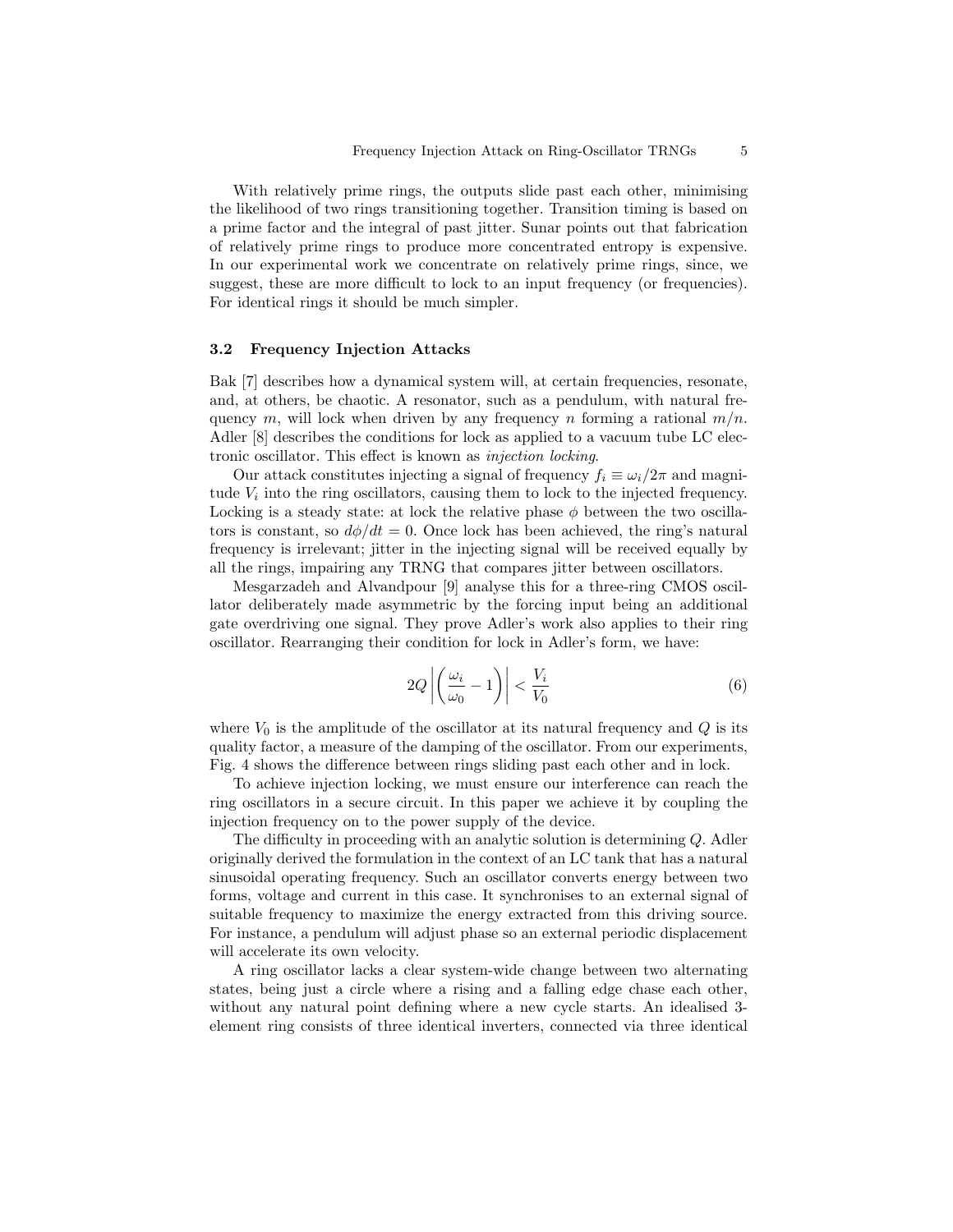

(a) No injected signal, rings slide past (b) Strong injection, traces lock phase each other

Fig. 4. Injection locking effect shown on oscilloscope persistent display (discrete inverter experiment from Sec. 4). View dimensions  $8 \text{V} \times 200 \text{ ns}$ ; 5 V power supply. Triggering on 3-element ring, with 5-element-ring trace in front. Note in particular how resonances are set up in the ring oscillators that increase the amplitude above the power rails from 5 Vp-p to 10 Vp-p.

transmission lines. All three inverters and transmission lines oscillate in exactly the same way, but  $120°$  out of phase. A waveform applied via the power supply or an EM field is a global stimulus that affects all three inverters equally. It will, therefore, encourage the ring oscilator to synchronise simultaneously with three versions of the stimulus, all 120◦ apart in phase. Their synchronising effect is thus largely cancelled out.

A global stimulus can only be effective if the three parts are not exactly identical. In a real-world ring oscillator layout asymmetries, device variations, and loading due to the output tap all break this 120° symmetry and will allow one of the 120◦ alternatives to win over the other two. How quickly the ring will lock on to a global stimulus will largely depend on the size of this asymmetry.

Unlike pendula or LC tanks, ring oscillators are also non-linear. In short rings, such as  $N = 3$ , each gate is in a constant state of transition, so operates linearly, and the output more clearly resembles a sinusoid. But in longer rings, where  $N \gg 10$ , each gate spends a small fraction of the time in transition, so the ring output is more like a square wave. Adler's model fits this case less well.

### 3.3 Effect of Injection on Jitter

Mesgarzadeh and Alvandpour indicate their injection can operate on the ring signals as a first-order low-pass filter with a single pole located at:

$$
p = 2\pi\omega_i \ln \frac{1}{1+S} \tag{7}
$$

where S is the injection ratio  $V_i/V_0$  or, in power terms,  $\sqrt{P_i/P_0}$ . In other words, the function in the domain of the Laplace transform is:

$$
H(j\omega) = \frac{1}{1 + (2\pi\omega_i \ln\frac{1}{1+S})j\omega}
$$
\n(8)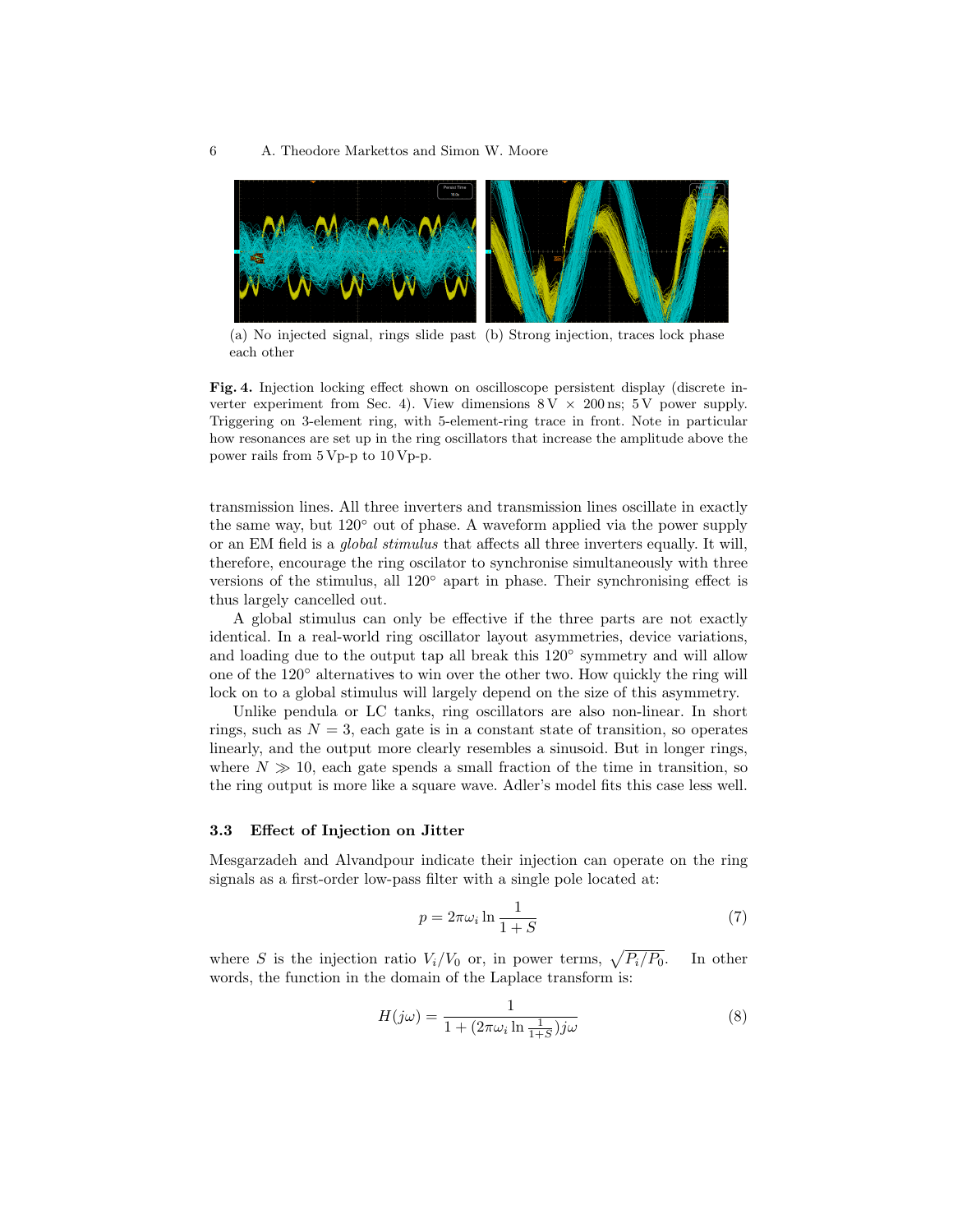where  $j = \sqrt{-1}$ . It is analogous to a series R-C filter with  $RC = p$ .

If we can locate pole  $p$  close enough to the origin we can filter out high frequency and large cycle-to-cycle jitter. Increased injection power S reduces this filtering effect.

A successful attack is the intersection of two regions. From (6), if the injection power is too low the system will not lock. From (8), if the power is too high jitter will not be filtered out. For the TRNG system a weaker condition is required: if the jitter of the rings mirrors that of the driving oscillator, the attack is a success. The TRNG measures differences in jitter between rings, so will not measure jitter common to all rings.

We analyse the attack on relatively prime rings but demonstrate our attack in 'black box' experiments with no knowledge of device construction. Therefore we assume that we are reducing jitter by the effect of equalising jitter between rings, rather than a reduction of jitter in the whole system.

Yoo et al.<sup>[10]</sup> describes locking effects due to poor layout but generally not in an adversarial manner. They investigate changing the DC supply voltage, but not its AC components. Sunar [6] considers active glitch attacks and concludes these are only able to attack a finite number of bits due to their limited duration. The frequency injection attack is much more powerful, since it can attack all bits simultaneously for as long as desired.

## 4 Discrete Logic Measurements

We set out to measure phase differences in two relatively prime rings. Given their primality, the ring outputs should drift past each other, based on a combination of cumulative jitter and the underlying ring frequency differences. For non-locked rings, we expect phase lag to be uniformly distributed. When locked, phase lag will be concentrated on one value.

Injection locking is very difficult to simulate in a transient analysis tool such as SPICE [11]. It requires very small timesteps for each oscillation cycle, and a high Q oscillator may require thousands of cycles to lock. When close to the natural frequency the beat frequency may be a few tens of Hertz. To measure this accurately in a simulation with picosecond-scale steps requires an infeasibly long simulation time. In addition, the asymmetries of a real system will not be modelled in a simulated ideal design.

Due to I/O buffering, it is difficult to measure such behaviour of fast analogue signals inside an FPGA or ASIC. We first measured the effect in discrete logic. With limited complexity possible, we investigated the simplest ring oscillators: the outputs from three- and five- element rings, with and without frequency injection in the power supply. We used the 74HC04 inverter chip to construct the two mutually-prime rings seen in Fig. 5(a). Phase lag was measured by triggering an oscilloscope on the rising edge of the three-element ring, and measuring the time up to the rising edge of the five-element ring. Such short rings are used in real TRNGs – though they may have a greater region of linear operation than longer rings.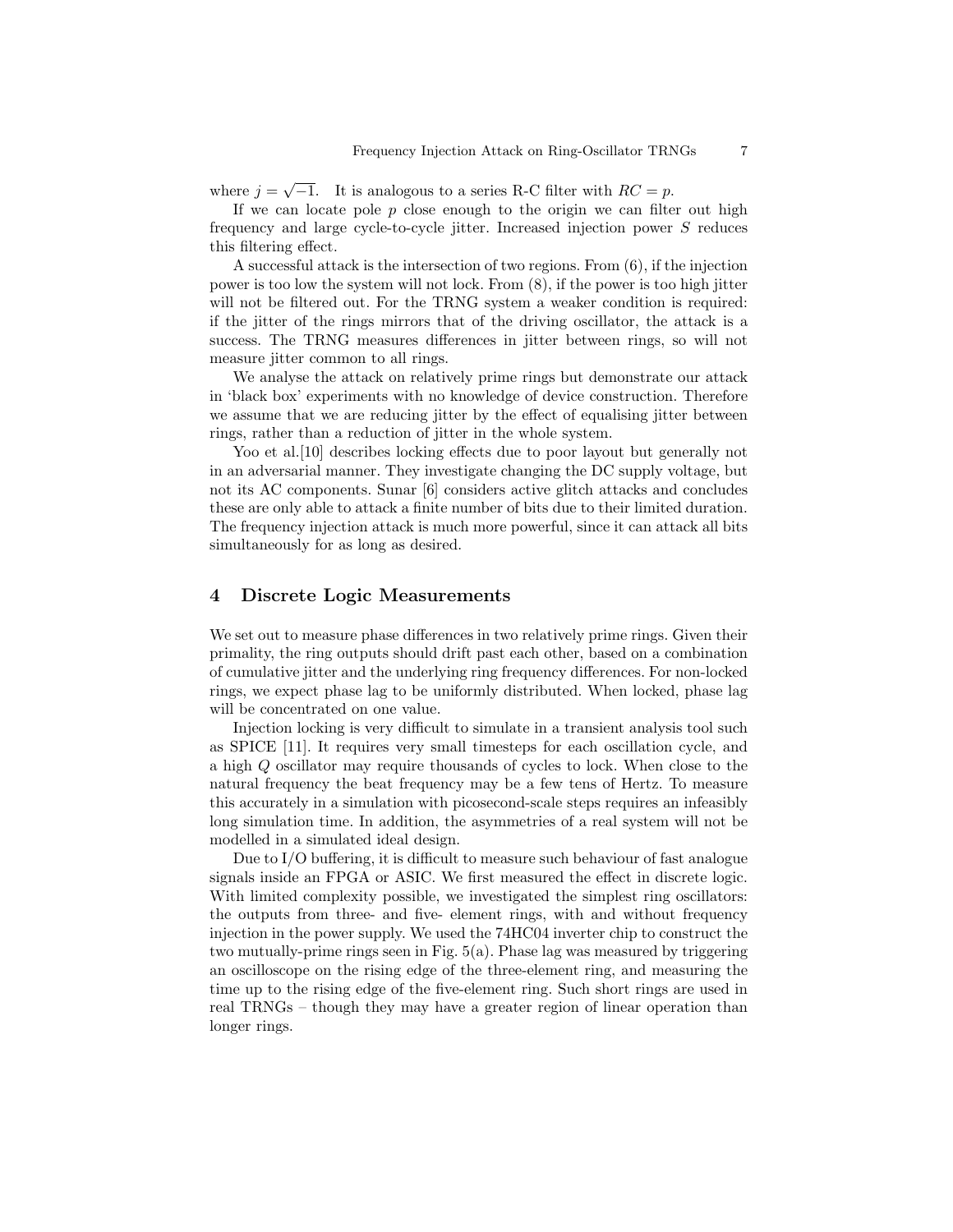We set up a Tektronix AFG3252 function generator to inject a sine wave at 900 mV pk-pk into the 5 V power rails and by sweeping frequency we observed locking at 24 MHz. A Tektronix TDS7254B oscilloscope measured the phase lag between the two rings when injecting and the resulting histograms are plotted in Fig. 6. A very clear clustering around 10 ns can be seen, indicating a lock. This effect is visible in the time domain traces seen in Fig. 4, which show a marked reduction in the variability of the 5-element output. The slight clustering seen in Fig.  $6(a)$  is, we believe, due to slightly non-uniform oscilloscope triggering.



(b) Test board

Fig. 5. Measurement experiment using 74HC04 inverter ICs.

# 5 Secure Microcontroller

We tested an 8051-compatible secure microcontroller which has been used in ATMs and other security products. It includes features such as an anti-probing coating and tamper detection and at release claimed to be the most secure product on the market. Our example had a date code of 1995 but the device is still recommended for new payment applications by the manufacturer.

It provides a hardware TRNG based on frequency differences between two ring oscillators and timing from the user's crystal (11.059 MHz here), and pro-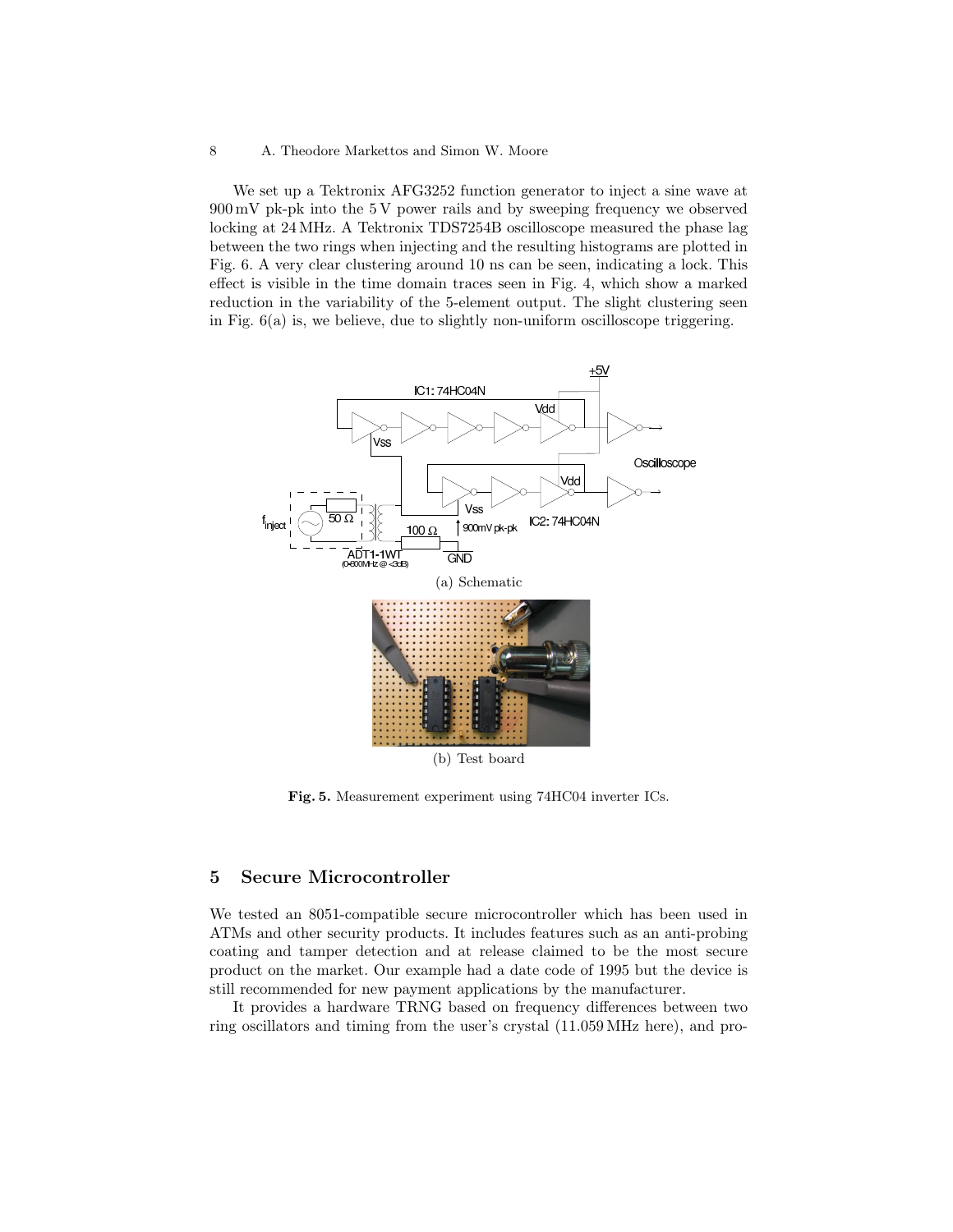

Fig. 6. Phase delay between 74HC04 3- and 5- element rings. (a) with no injection, (b) with 24 MHz at 900 mV pk-pk injected into power supply. (25000 samples).

duces 8 bits every  $160 \mu s$ . 64 bits from the TRNG may be used as the internal encryption key. No further operation details are documented.

We programmed the device to deliver the random bitstream as hexadecimal digits through the serial port and displayed it in realtime as a two dimensional black and white image. We adjusted the function generator to inject a sinusoid at 500 mV peak-peak into the chip's power supply as shown in Fig. 7.



Fig. 7. Frequency injection to secure microcontroller.

By sweeping the frequency we spotted changes in the patterns produced by the TRNG. The most interesting finject was at about 1.8 MHz. Obviously periodic sequences were visible: see Fig.  $1(a)-1(c)$ . In particular the sequence length of the TRNG was controlled by the injected frequency. With another choice of  $f_{\text{inject}}$  we could also prevent the TRNG returning any values. At no time during any of these tests did the microcontroller otherwise misbehave or detect a fault condition. The device is designed to operate at 5 V with a minimum operating voltage of 4.25 V so it is running within specification.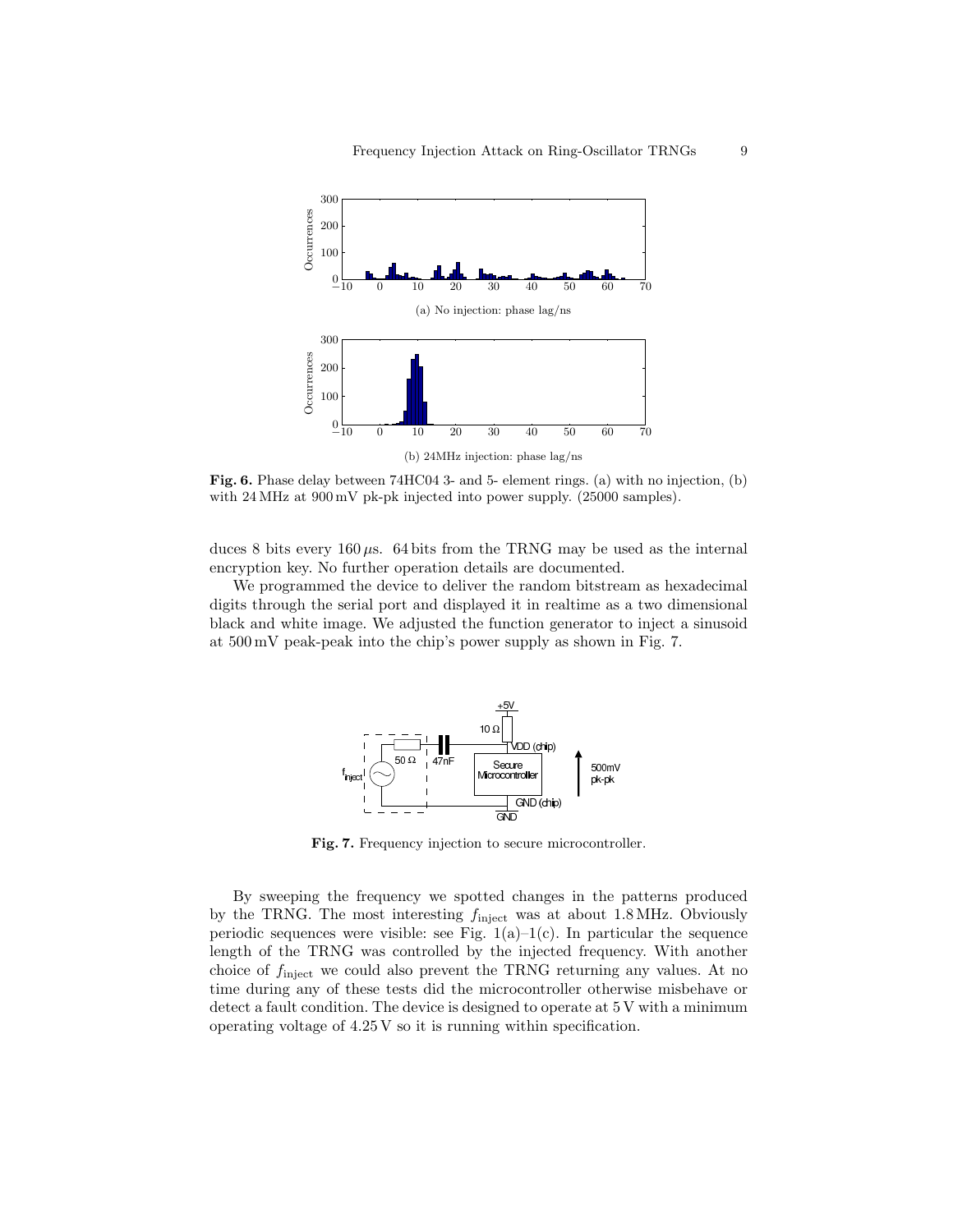Fig. 1(b) indicates a distinct 15-bit long texture, on top of a longer 70-bit sequence. Uncertainty is only present at the overlap between these textures. In a 420-bit sample, we estimate 18 bits of noise. In a 15-bit sequence that means 0.65 bits may be flipped. The attacker knows the base key is the sequence  $010101010...$ , but not where the 15-bit sequence starts (15 possibilities) or the noise. In most cases noise is constrained to 3 bits at the start of the 15 bit sequence. In the full 64-bit sequence, the bit flips are  $0.65 \times 4 = 2.6$ . 3 bits flipped over the whole 64-bit sequence in one of 12 positions gives  $\binom{12}{3} = 220$ combinations. Thus we estimate that the total keyspace is smaller than  $220 \times$  $15 = 3300$ . In a key length of  $32 \text{ bits}$  there are 1.3 bits of noise; the equivalent calculation with 2 bits gives a keyspace of less than  $\binom{6}{2} \times 15 = 225 \approx 2^8$ .

# 6 EMV Smartcard Attack

### 6.1 Methodology

We applied this methodology to an EMV payment card issued in 2004 by a British High Street bank. We picked the first available; with no knowledge of the internals we treated it as a 'black box'. This is a non-invasive attack where no modifications are required to the card under attack.

First we needed to deduce the operating frequency of the card's TRNG. We assumed that such a card would have power analysis protection, so we performed an electromagnetic assessment. An electric field antenna was constructed on a test card. Copper foil was attached beneath the chip as shown in Figs. 8 and 9, with foil traces between the backside foil patch and the ground pad of the chip. The card was inserted into a Chipdrive Micro 100 card reader, and standard ISO7816-4 GET CHALLENGE commands used to read the RNG.



Fig. 8. Electric field characterisation of EMV smartcard.

We measured three different spectra: (a) not powered or attached to reader (background interference); (b) powered, attached to reader but held in reset and not clocked; and (c) when reading random numbers.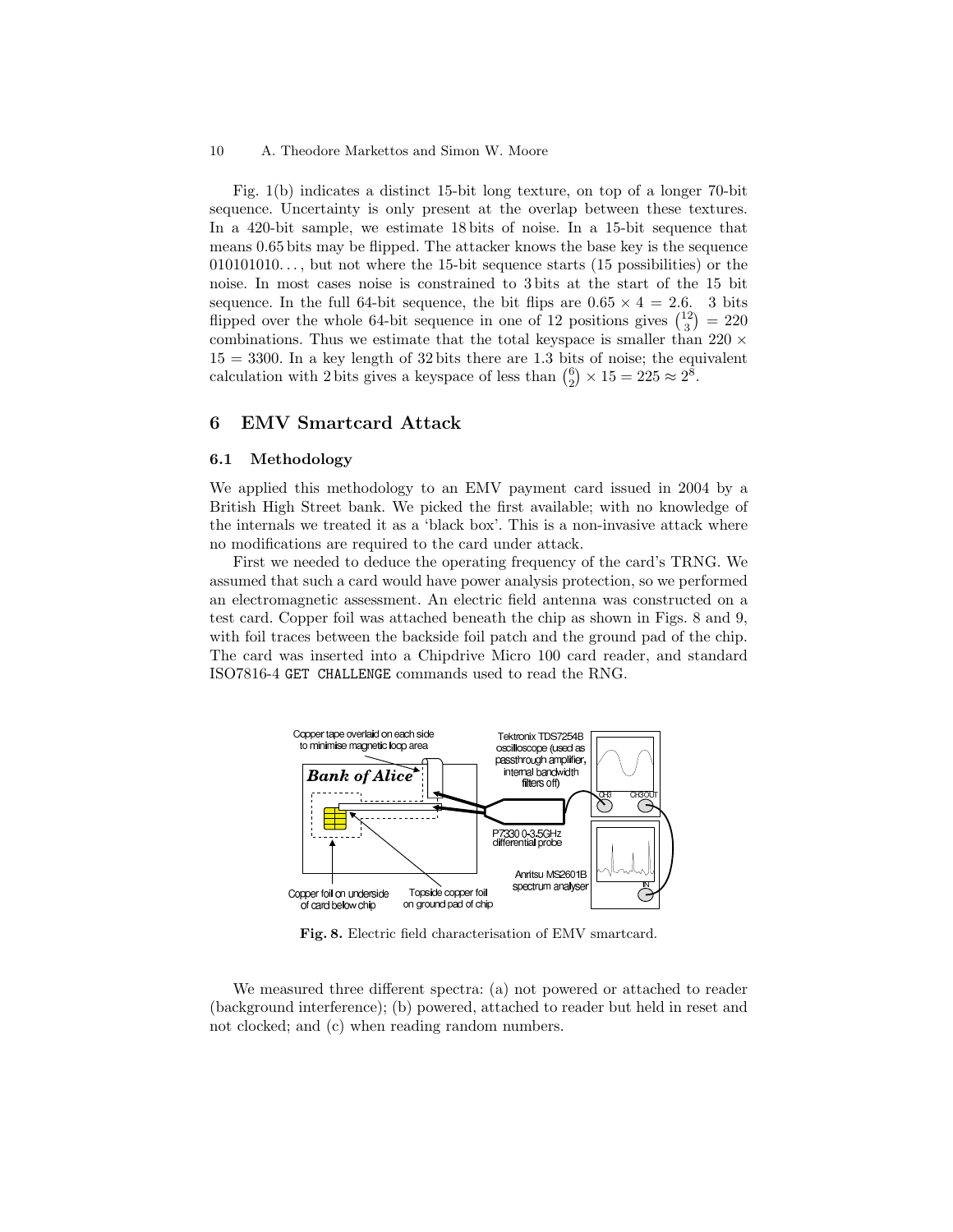Since a ring oscillator is likely to remain powered even when the card is not initialised, we looked for frequencies that exist when the card is inserted into the reader and unclocked, but not present when the card is removed. We found four such frequencies in the range  $0-500$  MHz: we chose  $f_{\text{inject}}$  to be 24.04 MHz, the only frequency below 100 MHz. As this is a black-box system, we do not know if this is optimal; it is merely the first frequency we tried.

We modified the reader to inject a signal as shown in Fig. 10, and observed the random number statistics. Sweeping the injected frequency and graphically viewing random bits, we saw no obvious pattern changes. However statistical analysis of the random data revealed injecting  $f_{\text{inject}}$  at 1 V pk-pk across the card powered at 5 V caused the random function to skew. At all times during measurement the card continued to respond correctly to ISO7816-4 commands and would perform EMV transactions while under attack.



Fig. 9. Electric field antenna on underside of example smartcard.



Fig. 10. Smartcard frequency injection circuit.

The statistics were analysed using all the tests in the NIST [12] and Dieharder  $[13]^2$  test suites using  $1.56 \times 10^9$  bits. An outline of the results are shown in Table 1, with tabulated NIST results in the Appendix. By failing most of the tests we can see that the sequence has become non-random. The FFT test reveals periodicities of around 2000 and 15000 bits. The Rank test, where a  $32 \times 32$ matrix of random bits should have a rank  $> 28$  (true for our control data), fails with many ranks as low as 19 implying rows or columns are not independent.

NIST Pass Fail No injection 187 1 Injection 28 160 Dieharder | Pass Poor Weak Fail No injection 86 6 6 9 Injection 28 16 5 58

Table 1. Statistical test results from injection into EMV card.

<sup>2</sup> Dieharder version 2.28.1, a superset of the DIEHARD suite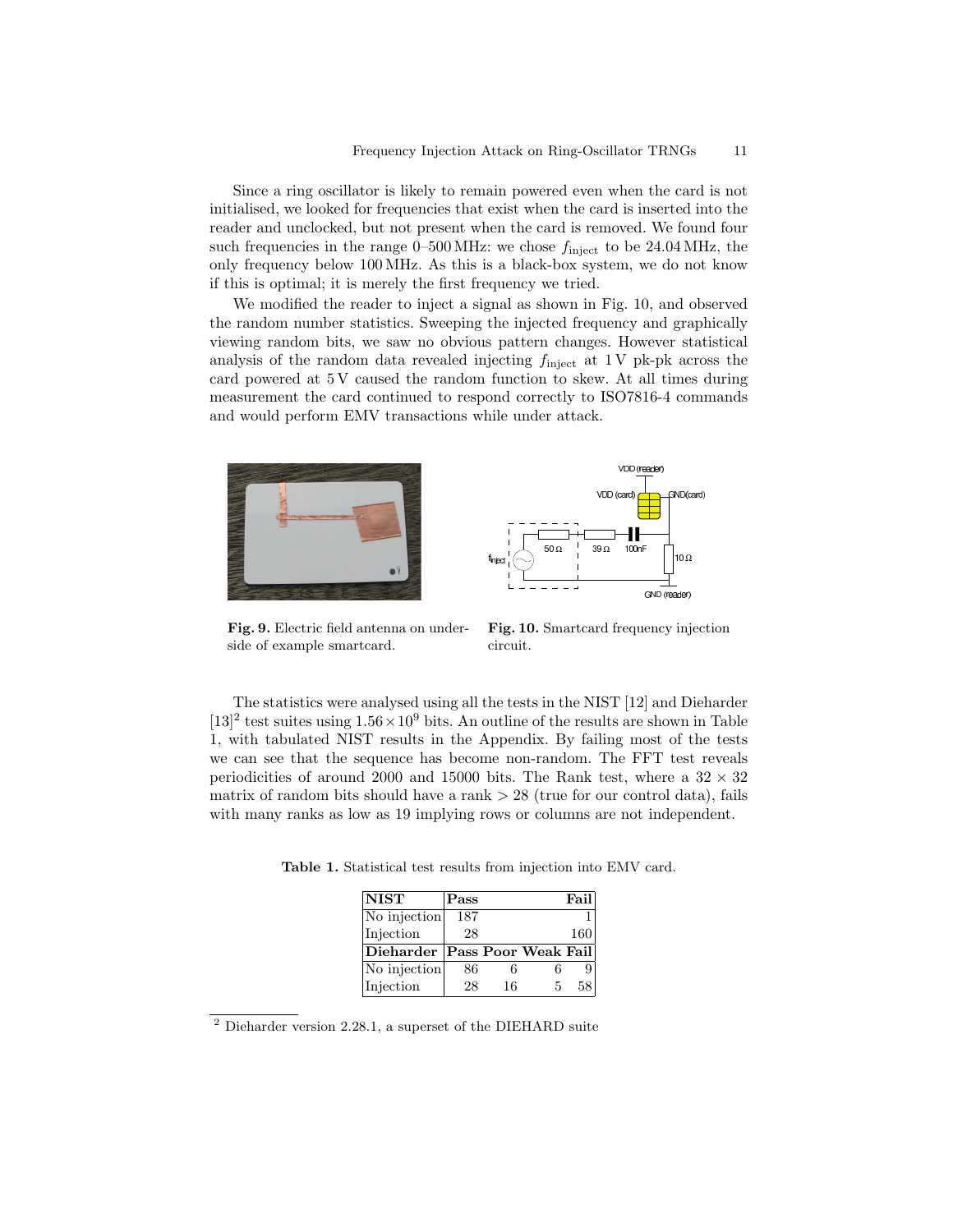# 7 Recommendations and Further Work

## 7.1 Optimisation of the Attack

In the Introduction we outlined an attack on the EMV payment system, which works whether the smartcard uses Static or Dynamic Data Authentication protocols.

An ATM is a computer in a safe, comprising either a PC or custom circuit boards. At least one ATM uses the secure microcontroller we tested as its cryptoprocessor. ATM physical security focuses on preventing access to the money held inside; this attack needs no access to the cash compartment. Adding injection hardware involves adding a tap to one wire on the PCB – this could be done by an insider or simply by picking the mechanical locks. June 2009 reports [14] uncovered malware in ATMs installed by insiders, while in another case [15] an attacker bought up 'white-label' ATMs (normally found in shops and bars), fitted internal recording devices and resold them.

The required number of transactions is small and unlikely to raise alerts at the bank, which is afraid of false alarms. Customers complain about false positives, so there is commercial pressure to be lenient. If the cash withdrawal is performed before the card is used again by the customer, the bank has no way of knowing the transaction was recorded earlier. ATMs are typically only serviced when they go wrong. Even if our proposed frequency injector could be spotted by a technician, it may be many months before they are on site.

While we developed our attack with laboratory equipment, the cost of characterising each smartcard, card reader or ATM processor can be made very low. An electric field antenna may be fitted inside a commercial reader, so that nothing is fixed to the card surface. A commercial tunable radio receiver may be attached to the antenna to scan for frequencies of interest, while the frequency synthesiser in a similar receiver may be modified as a cheap way to generate injection frequencies. Given a quantity of identical cards (cheaply acquired on the black market, having little value once expired or cancelled by the bank) the search is easy to parallelise.

Attacking the TRNG on a card can be optimised by listening to other commands it performs. Each card provides an Answer To Reset – a response from the card software which can also be used to fingerprint its manufacturer [16]. We found cards with the same ATR emitted the same frequencies, most likely if they were built on the same operating system/hardware combination. After characterisation, the attacker can decide which frequencies to inject to a live card based on the ATR. This logic can be built into a terminal or ATM tap; interception of the card serial data line will reveal the ATR.

Due to electromagnetic interference (EMI) regulations, devices are designed to operate in the presence of interference. Neither of the commercial devices tested failed to operate at any point during these attacks. It is difficult to see how TRNGs could actively detect such attacks without compromising their EMI immunity.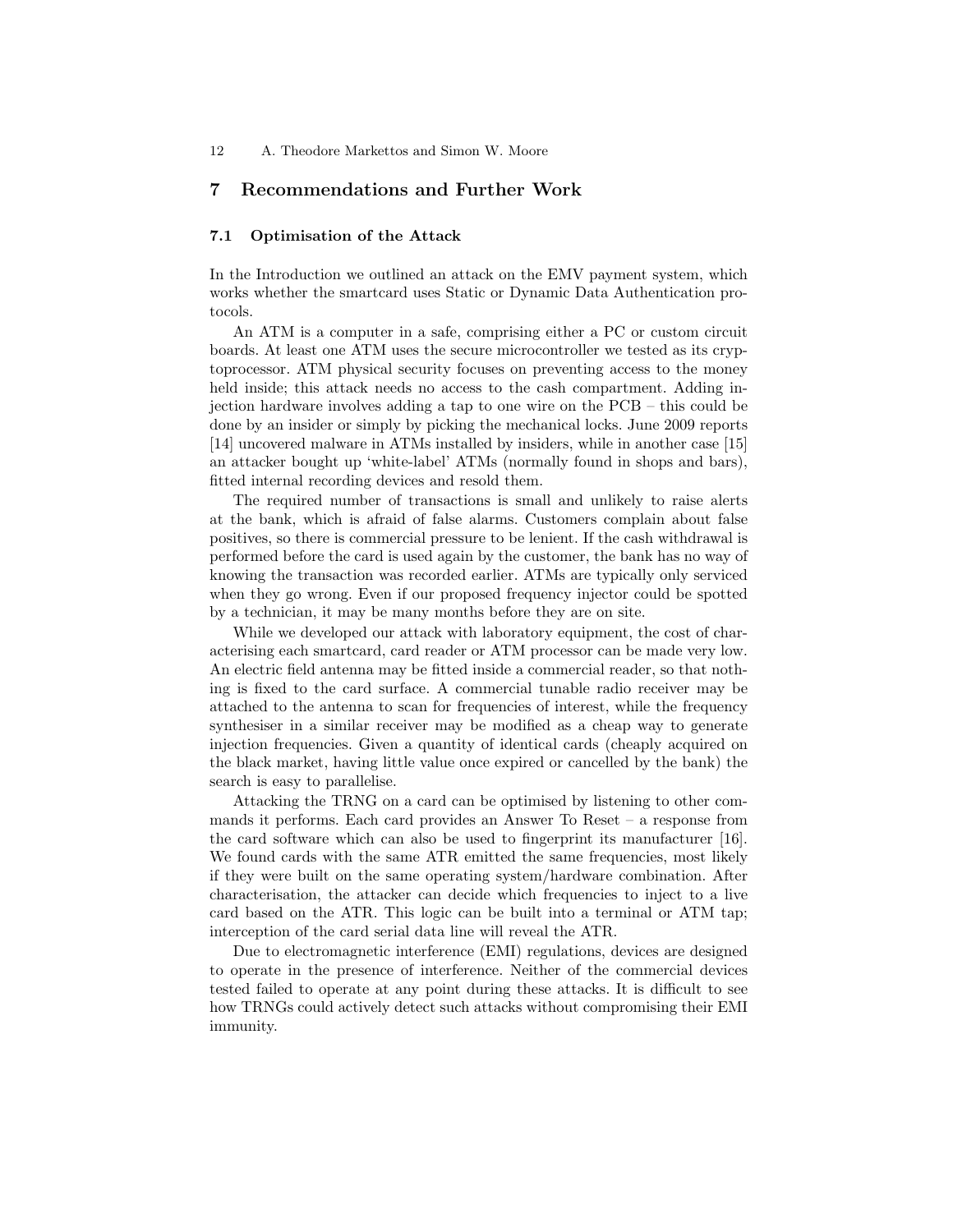### 7.2 Defences

We have demonstrated this attack allows the keyspace to be reduced to a size easily brute-forced. As soon as the attacker knows some plaintext, the key may be easily found. The simplest defence is to prevent a brute-force attack. Therefore the best system allows few permitted guesses, which raises the risks for the attacker. Preventing the attacker gaining large quantities of random material would also prevent device characterisation.

To prevent interference a device can filter injected frequencies. Voltage regulation or merely extra power supply smoothing may prevent locking, or shielding may be required for electromagnetic attacks. Devices could refuse to operate at their known-vulnerable frequencies. While this may render them less EMI-immune, it may be acceptable in high security applications. TRNG designs where the feedback loop is combined with logical or register elements [17] may be sufficient to break the locking effect.

Designers can work towards preventing locking by reducing asymmetries in the rings. Carefully balanced transistors may be used, as may equal tapping points on each node. Also, the differential ring oscillator is less affected by supply and substrate noise [18]. It may be feasible to use this instead of the single-ended ring commonly used. Careful design is required to ensure reducing susceptibility does not destroy the source of entropy – Hajimiri [4] indicates the differential oscillator increases the phase noise, which may be beneficial.

### 7.3 Further work

We have outlined the principles of this attack but there are many ways in which it could be refined.

Further analysis of the effect of power supply injection is necessary. In the literature, injection locking has mostly been analysed through direct coupling to the signal undergoing oscillation, while, here, we use a different mode of coupling, by co-ordinated biasing of the gates it passes through. It would be instructive to determine the minimum power required for this attack and, in particular, how much it can be reduced by on-chip filtering. There are some well-known defences against passive power analysis; it would be interesting to evaluate these for protecting against frequency injection attacks.

In addition, it may also be feasible to perform this attack via high-powered electromagnetic radiation, which is more easily focused and more difficult to mitigate than a power attack. This could be done using magnetic loops to induce currents into the device at the appropriate frequencies, or using the device itself to demodulate the injected frequency (such as a 3 GHz carrier amplitudemodulated by 1.8 MHz); the carrier will more readily propagate, but be filtered away by parasitic capacitance on the chip leaving the 1.8 MHz harmonic.

Systems with identical ring lengths may be particularly vulnerable due to their shared resonant frequencies. There is further scope for directing this attack if the ring geometries are known. Fig. 1 shows some texture of our TRNG; it may be interesting to use this approach to reverse engineer a TRNG's design from the bitstream.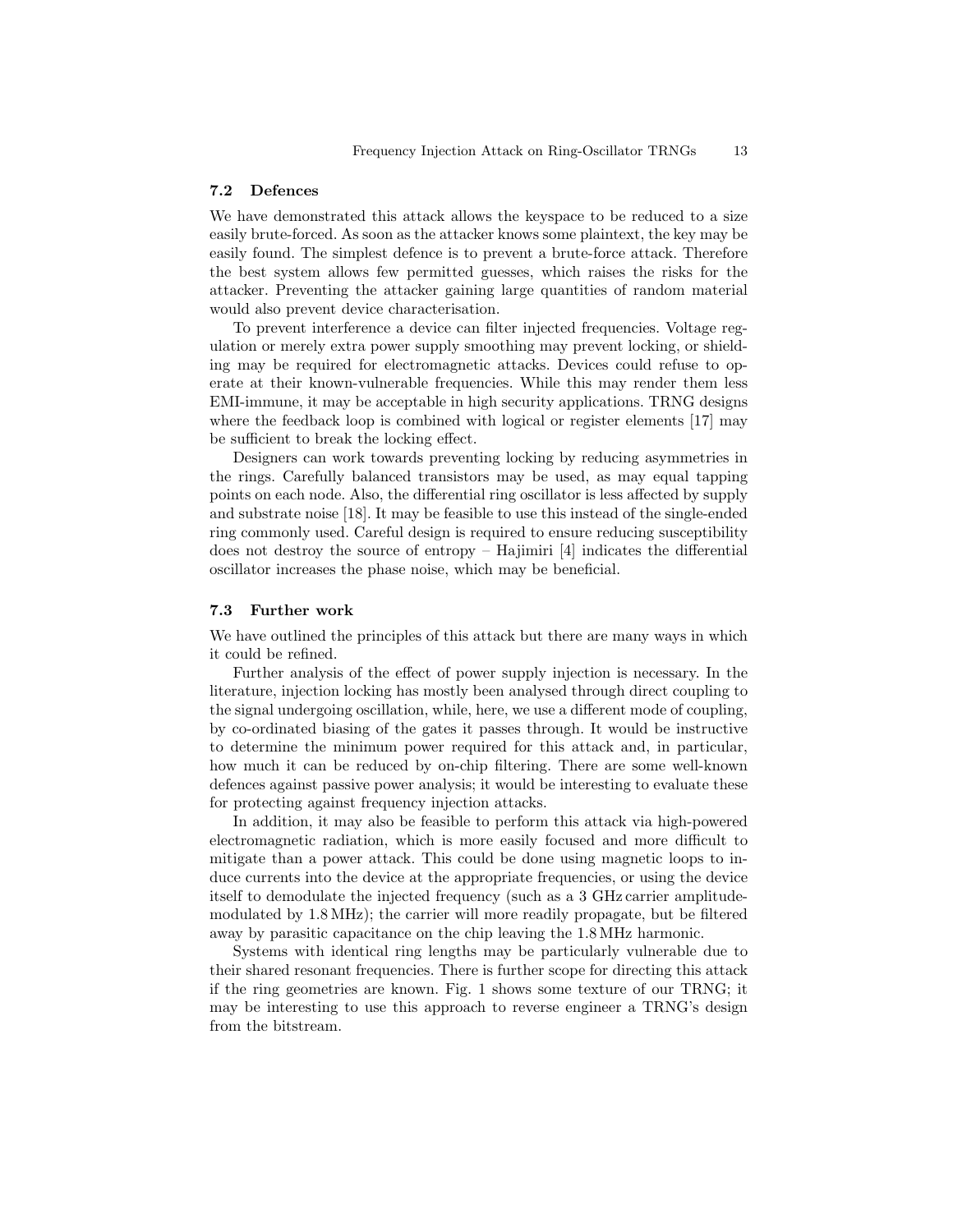# 8 Conclusion

In this paper we have outlined an attack on ring-oscillator based random number generators. We have described the effect, and measured its consequences on a security microcontroller used in the EMV system, and in an EMV card. We believe this is an important effect, which all designers of random number generators should test.

Acknowledgements Markus Kuhn suggested the experiments with the secure microcontroller and provided many components of the experimental setup plus valuable feedback on the paper. Steven Murdoch provided the Python EMV protocol library used to drive communication with the smartcard.

# References

- 1. EMVCo, LLC: EMV 4.2 specification. (June 2008) http://www.emvco.com/.
- 2. Bellare, M., et al.: "Pseudo-Random" number generation within cryptographic algorithms: The DSS case. In Kaliski, Jr., B.S., ed.: CRYPTO. Volume 1294 of Lecture Notes in Computer Science., Springer (1997) 277–291
- 3. Bello, L.: DSA-1571-1 openssl predictable random number generator. Debian Security Advisory (2008) http://www.debian.org/security/2008/dsa-1571.
- 4. Hajimiri, A., Limotyrakis, S., Lee, T.H.: Jitter and phase noise in ring oscillators. IEEE J. Solid-State Circuits 34(6) (1999) 790–804
- 5. Eastlake, D., Schiller, J., Crocker, S.: Best Common Practice 106: Randomness requirements for security. Technical report, IETF (2005)
- 6. Sunar, B., Martin, W.J., Stinson, D.R.: A provably secure true random number generator with built-in tolerance to active attacks. IEEE Trans. Computers  $56(1)$ (2007) 109–119
- 7. Bak, P.: The Devil's staircase. Physics Today 39(12) (1986) 38–45
- 8. Adler, R.: A study of locking phenomena in oscillators. Proc. IRE and Waves and Electrons 34 (1946) 351–357
- 9. Mesgarzadeh, B., Alvandpour, A.: A study of injection locking in ring oscillators. Proc. IEEE International Symposium on Circuits and Systems 6 (2005) 5465–5468
- 10. Yoo, S.K., Karakoyunlu, D., Birand, B., Sunar, B.: Improving the robustness of ring oscillator TRNGs. http://ece.wpi.edu/<sup>∼</sup>sunar/preprints/rings.pdf.
- 11. Lai, X., Roychowdhury, J.: Analytical equations for predicting injection locking in LC and ring oscillators. In: IEEE 2005 Custom Integrated Circuits Conference. (2005) 461–464
- 12. Rukhin, A., et al.: A statistical test suite for random and pseudorandom number generators for cryptographic applications. Technical Report SP800-22, National Institute of Standards and Technology, USA (2008)
- 13. Brown, R.G., Eddelbuettel, D.: Dieharder: A random number test suite http: //www.phy.duke.edu/<sup>∼</sup>rgb/General/dieharder.php. Accessed 2009-03-03.
- 14. Mills, E.: Hacked ATMs let criminals steal cash, PINs. ZDNet UK (June 2009) http://news.zdnet.co.uk/security/0,1000000189,39660339,00.htm.
- 15. Bogdanich, W.: Stealing the code: Con men and cash machines; criminals focus on A.T.M.'s, weak link in banking system. The New York Times (August 2003) http://query.nytimes.com/gst/fullpage.html?res= 9803E6DD103EF930A3575BC0A9659C8B63.